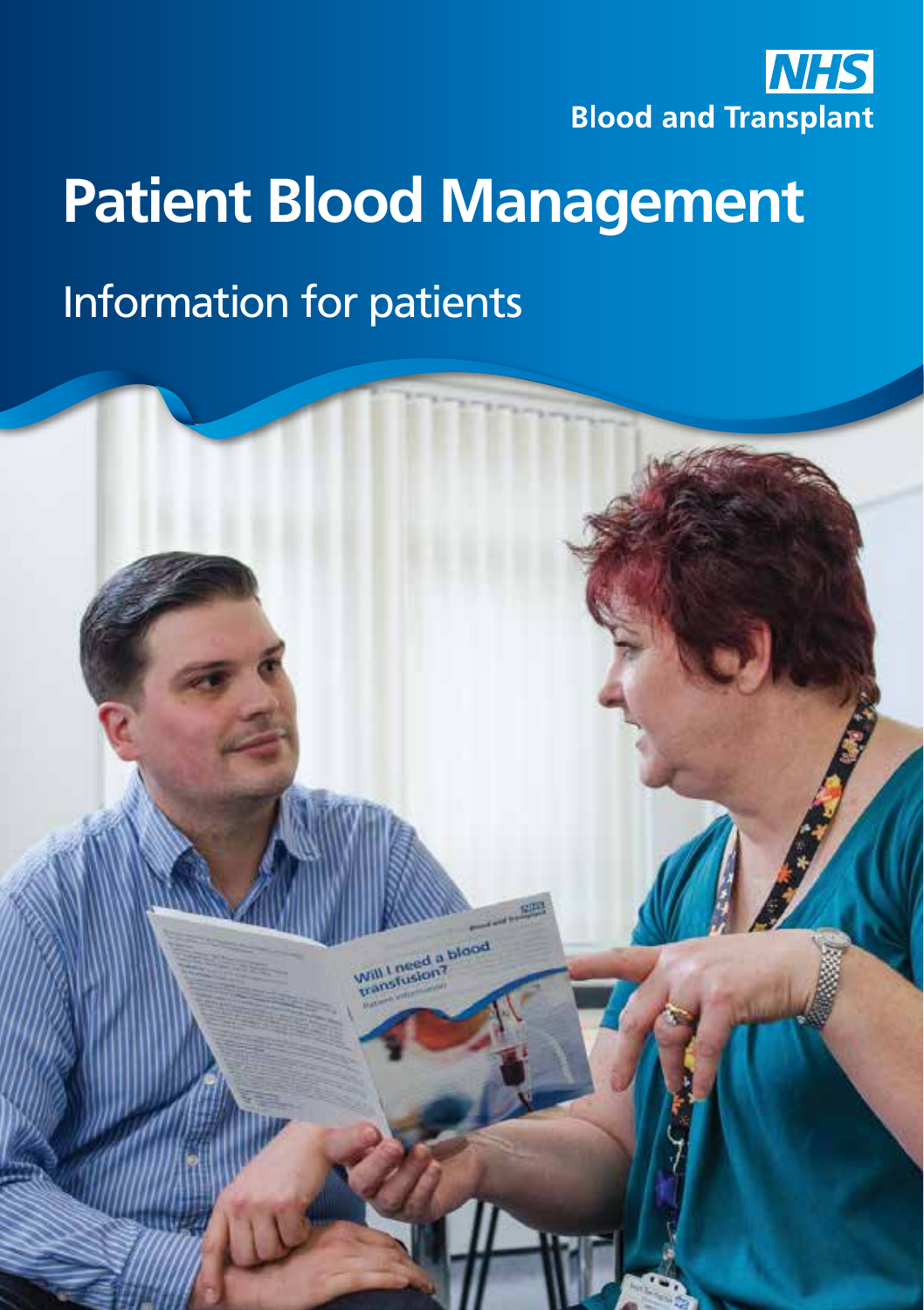### **What is Patient Blood Management?**

Patient Blood Management (PBM) is a standard of care that focuses on measures to reduce or avoid the need for a blood transfusion if possible. However, if a transfusion is needed, PBM makes sure that patients are given only what they really need and that the transfusion is given safely.

# **Why is Patient Blood Management good for patients?**

Recent studies suggest that if PBM is followed and transfusion is reduced or avoided, patients have:

- fewer complications
- faster recoveries
- shorter stays in hospital.

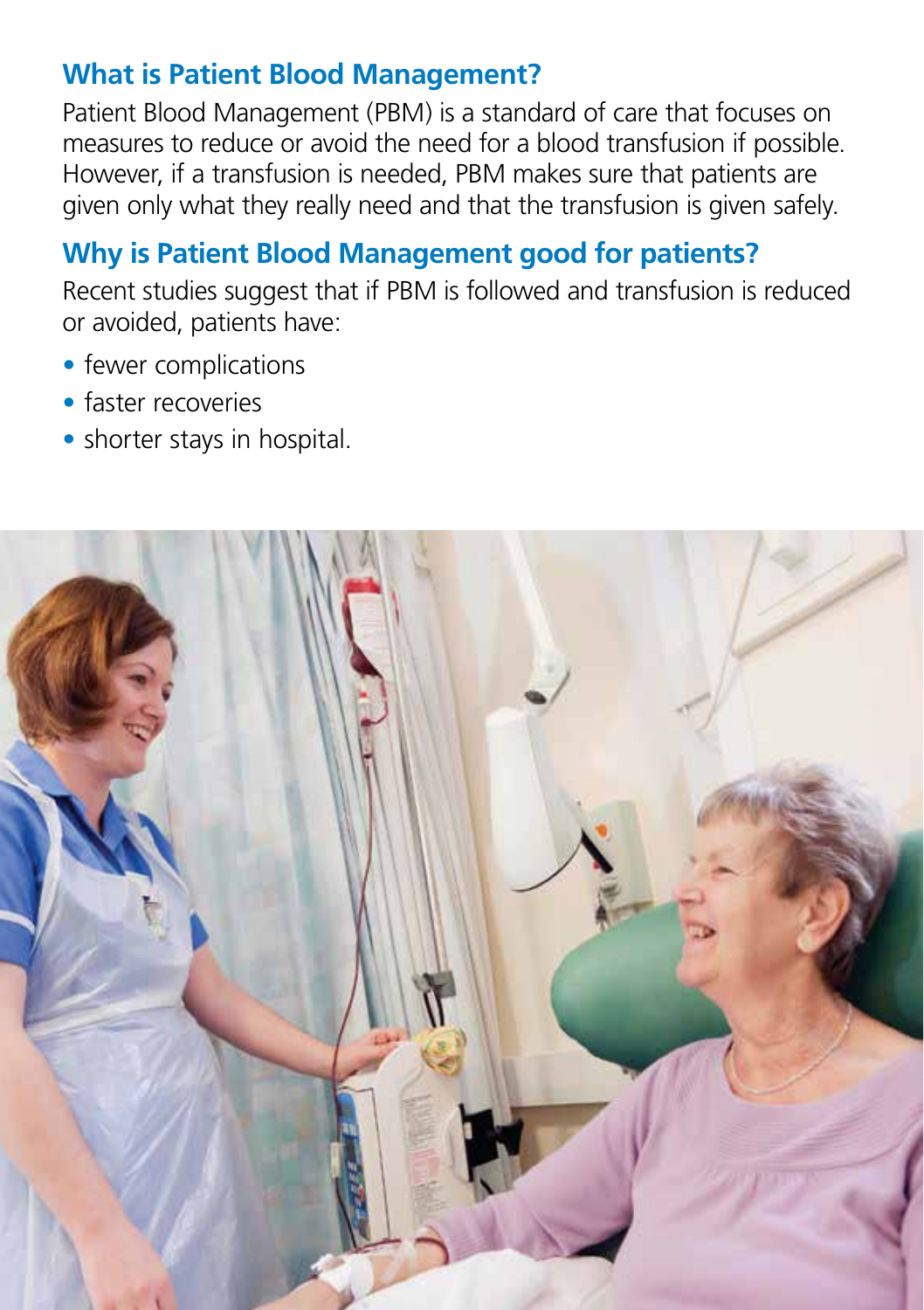## **Why is Patient Blood Management good for the blood supply?**

PBM conserves the use of donated blood for those who really need it and reduces costs for the NHS.

#### **How does Patient Blood Management work?**

PBM involves three basic principles, these are:

#### **1. Optimising your red blood cells before treatment**

This includes making sure you are as healthy as possible before surgery or treatment to help you recover afterwards. To increase your body's own capabilities, improving your iron intake in your diet, might help in your recovery. If this is being considered, please ask for a copy of the 'Iron in your diet' patient information leaflet produced by NHS Blood and Transplant (NHSBT). It also includes identifying and treating anaemia well in advance of you having any planned surgery or medical treatment. Anaemia is associated with a shortage of red blood cells which carry oxygen around the body. Further information can be found in the 'Anaemia' patient information leaflet produced by NHSBT.

#### **2. Lose less blood throughout your treatment**

This is done by using modern techniques and medicines to prevent you losing blood in the first place. This includes using advanced surgical tools and medicines to reduce bleeding in the operating theatre.

#### **3. Maximising your body's own abilities to cope during recovery after treatment**

Your body has the natural ability to adapt to a lower haemoglobin level (the molecule responsible for carrying oxygen inside red cells) without resorting to a blood transfusion. You may need iron tablets or intravenous iron to help increase your haemoglobin.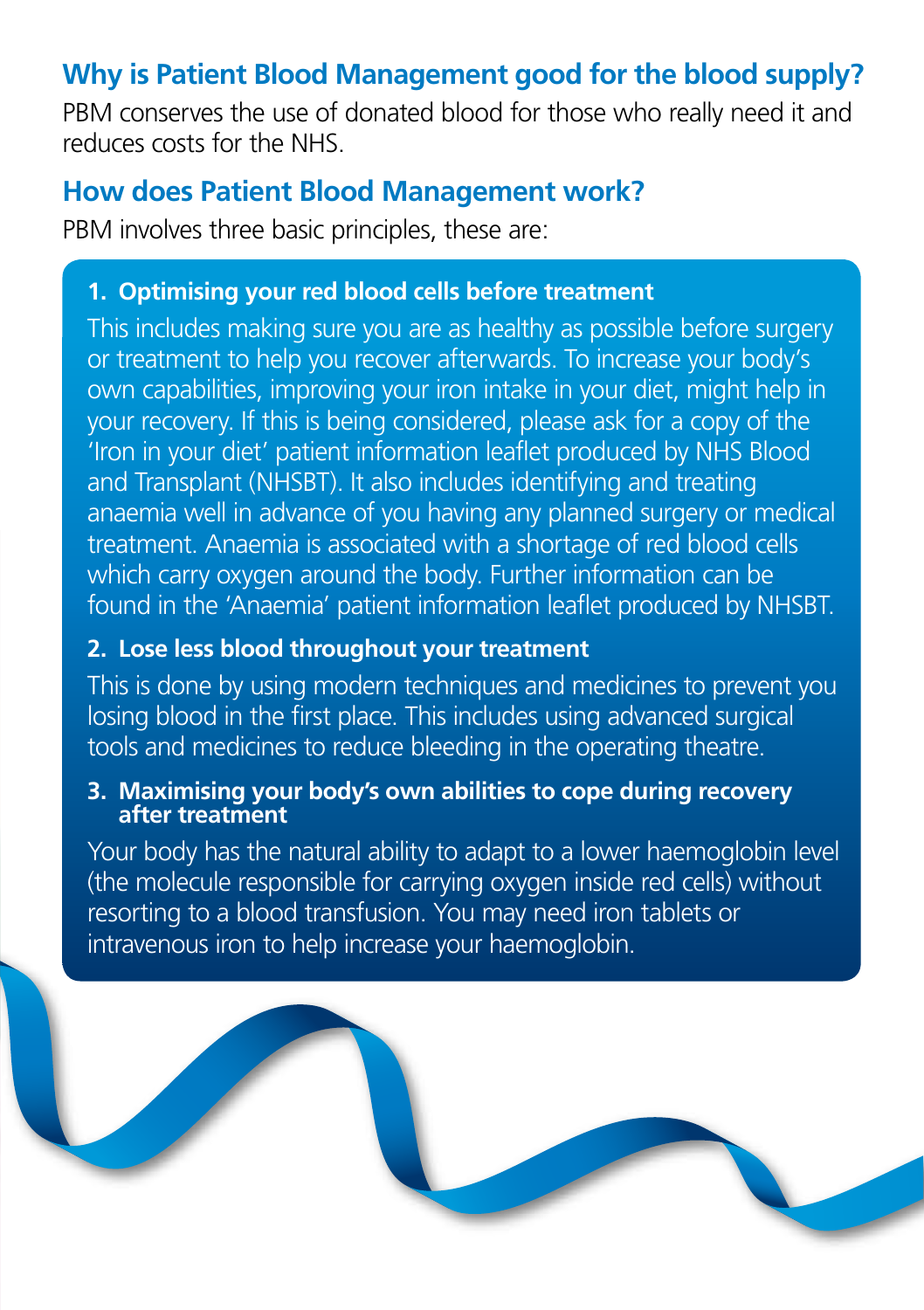## **Is Patient Blood Management available in all hospitals?**

PBM is being implemented across England. Local, national and international experts are helping doctors, nurses, scientists and other healthcare professionals to work together with you to deliver PBM.

During your treatment, a transfusion of red cells or other blood component such as platelets may be required. If so, there are other patient information leaflets available from NHSBT such as 'Will I need a blood transfusion?' that may help explain things for you.

#### **Where can I get more information?**

A healthcare professional should explain transfusion risks, benefits and any alternatives available to you.

Before your surgical or medical treatment, you may wish to ask questions such as:

#### **For your GP, Consultant or Nurse:**

- Am I anaemic or is my iron level low?
- If so, how can it be improved before my treatment?
- Are there any medications, herbal or vitamin supplements I should stop or start taking before my treatment?
- Is there anything I can change in my diet so I can be healthier to support my recovery?

#### **For your Hospital specialist:**

**Septiment** 

- Is there a possibility that I will need a blood transfusion with my planned treatment?
- What are the risks of transfusion that I should be aware of?
- What options are available to me to avoid a transfusion?
- If it gets to a point where you think a transfusion becomes unavoidable (a healthcare professional should explain why a transfusion is necessary), can you limit the amount of blood you give me?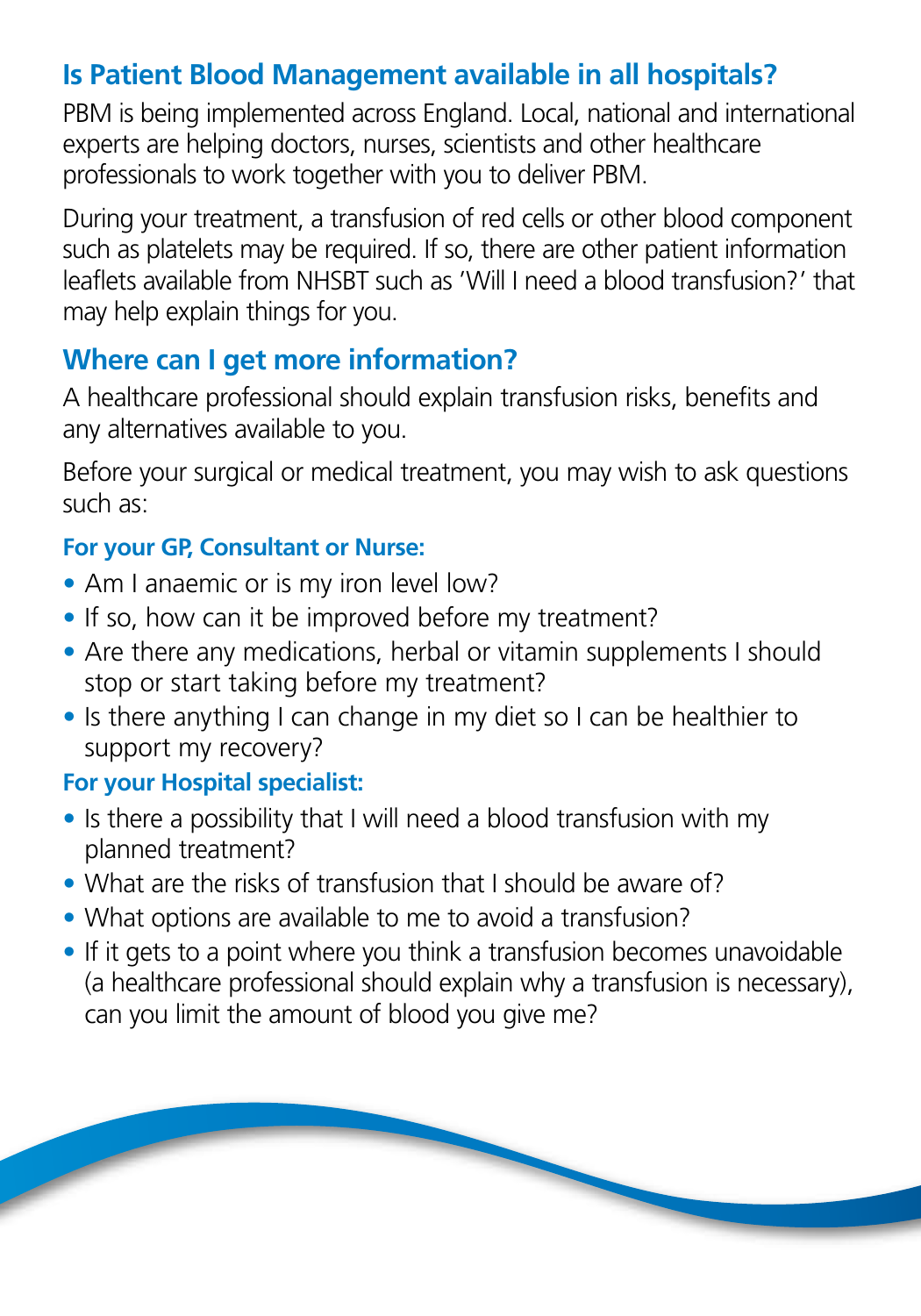## **Additional information**

As a precautionary measure to reduce the risk of transmitting variant Creutzfeldt-Jakob Disease (vCJD), people who have received a transfusion of blood or any blood component since 1980 are currently unable to donate blood or blood components.

Further information on Iron in your diet, Anaemia and the need for a blood transfusion is available in other patient information leaflets. Please ask your healthcare professional if you would like a copy of these.

You may also find the following websites useful:

#### **Patient Information Leaflets**

**[http://hospital.blood.co.uk/patient-services/patient-blood](http://hospital.blood.co.uk/patient-services/patient-blood-management/patient-information-leaflets/)[management/patient-information-leaflets/](http://hospital.blood.co.uk/patient-services/patient-blood-management/patient-information-leaflets/)**

#### **NHS Blood and Transplant**

**http://www.nhsbt.nhs.uk/what-we-do/blood-transfusion/**

#### **Consent for blood transfusion**

**[http://hospital.blood.co.uk/patient-services/patient-blood](http://hospital.blood.co.uk/patient-services/patient-blood-management/consent-for-transfusion/)[management/consent-for-transfusion/](http://hospital.blood.co.uk/patient-services/patient-blood-management/consent-for-transfusion/)**

#### **Department of Health Government paper "No Decision About Me Without Me". Dec 2012**

**[https://www.gov.uk/government/uploads/system/uploads/](https://www.gov.uk/government/uploads/system/uploads/attachment_data/file/216980/Liberating-the-NHS-No-decision-about-me-without-me-Government-response.pdf) [attachment\\_data/file/216980/Liberating-the-NHS-No-decision](https://www.gov.uk/government/uploads/system/uploads/attachment_data/file/216980/Liberating-the-NHS-No-decision-about-me-without-me-Government-response.pdf)[about-me-without-me-Government-response.pdf](https://www.gov.uk/government/uploads/system/uploads/attachment_data/file/216980/Liberating-the-NHS-No-decision-about-me-without-me-Government-response.pdf)**

We would welcome your feedback and comments on this leaflet. You can contact us in the following ways:

#### **By post to:**

Customer Services, NHS Blood and Transplant, Part Academic Block – Level 2, John Radcliffe Hospital, Headley Way, Headington, Oxford OX3 9BQ

#### **By email to: nhsbt.customerservice@nhsbt.nhs.uk Or by phone: 01865 381010**

This leaflet was prepared by NHS Blood and Transplant in collaboration with the National Blood Transfusion Committee. Further supplies can be obtained by accessing **https://hospital.nhsbtleaflets.co.uk**

Individual copies of this leaflet can be obtained by calling **01865 381010**.